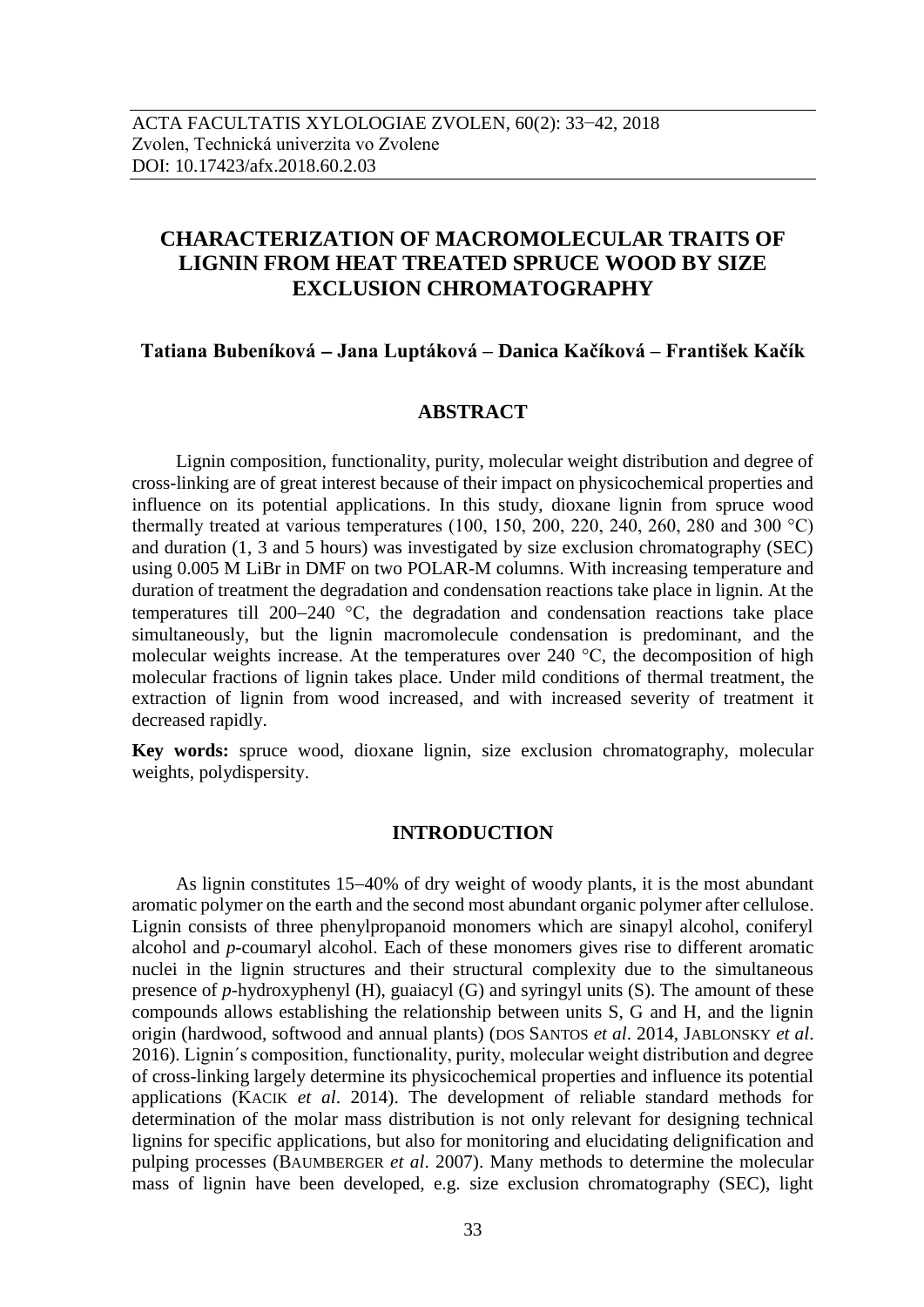scattering (LS), vapor pressure osmometry (VPO), ultrafiltration, mass spectrometry (MS), and nuclear magnetic resonance (NMR) spectroscopy (ZHUANG 2010, GELLERSTEDT 1992, PLA 1992ab; EVTUGUIN *et al*. 1999, NORGREN, LINDSTRÖM 2000; ZENG *et al*. 2013). The molecular weight of lignin depends on the method of extraction and its ranges from 265 to 50,000,000 (AL-MAMUN *et al*. 2015).

Among these methods for molecular mass determination, SEC has several advantages: it is readily available and provides information for a wide range of molecular masses in a single analysis step. The main parameters obtained by SEC are: weight-average molecular weight (*Mw*), number-average molecular weight (*Mn*), molecular weight at peak maximum  $(M_p)$ , molecular weight *z* average  $(M_z)$ . From these parameters useful characteristics of polymers can be calculated, e.g. polydispersity (PD =  $M_w/M_n$  or  $M_z/M_w$ ), degree of polymerization ( $DP_w = M_w/M_0$  or  $DP_n = M_n/M_0$ , where M<sub>0</sub> is the molecular weight of the monomer unit). The constancy of the ratio of the average degree of polymerization  $(DP_z/DP_w)$  and/or  $(DP_{z+1}/DP_w)$  are an indication of the homogeneity of the depolymerization and their changes indicates the course of different reaction types, e.g. oxidation and crosslinking (ZOU *et al*. 1994, KACIKOVA, KACIK 2009, KACIK *et al*. 2009).

Thermal modification has been used to improve the physical and mechanical properties of wood for nearly a century (ESTEVES, PEREIRA 2009). The interest in thermally modified wood has recently increased due to the decreased production of durable raw wood material, the increased interest in durable construction materials, and legislative changes that restrict the use of toxic substances (CEKOVSKA *et al*. 2017, OSVALD, GAFF 2017). However, more severe conditions during thermal modification cause the degradation of hemicelluloses and lignin, resulting in the production of water, carbon dioxide, formic acid, acetic acid, and other substances that can be involved in condensation reactions, and chromophore groups are formed. Thermal processes also affect some physical and mechanical properties (dimensional stability, hygroscopicity, durability, MOR—modulus of rupture, MOE modulus of elasticity, etc.) (KACIKOVA *et al*. 2013, PFRIEM, WAGENFUEHR 2008, GONZALES-PENA *et al*. 2009, ICEL *et al*. 2015).

The aim of this work was to determine the effect of the temperature and duration of thermal loading on macromolecular traits of spruce lignin because of its influence on mechanical properties of thermally modified wood.

### **MATERIALS AND METHODS**

#### *Materials*

Two hundred and forty samples of Norway spruce (*Picea abies* L.) wood with dimensions  $150 \text{ mm} \times 10 \text{ mm} \times 10 \text{ mm}$  (length  $\times$  width  $\times$  thickness) were prepared. Thirty samples were used as a reference, the rest was thermally treated.

#### *Methods*

#### *Heat treatment*

Heat treatment was conducted using a laboratory type heating oven Memmert UNB 200 (Fisher Scientific, Loughborough, UK), which was controlled to an accuracy of  $\pm 1$  °C under atmospheric pressure at the temperatures of 100 °C, 150 °C, 200 °C, 220 °C, 240 °C, 260 °C, 280 °C, and 300 °C for 1, 3, and 5 hours. The untreated sample was denoted as 20 °C. All samples were mechanically disintegrated to sawdust using a lab mill POLYMIX PX-MFC 90 D (KINEMATICA AG, Luzern, Switzerland).

#### *Dioxane lignin preparation*

Particles below 0.355 mm were extracted in the Soxhlet apparatus (Sigma Aldrich, Munich,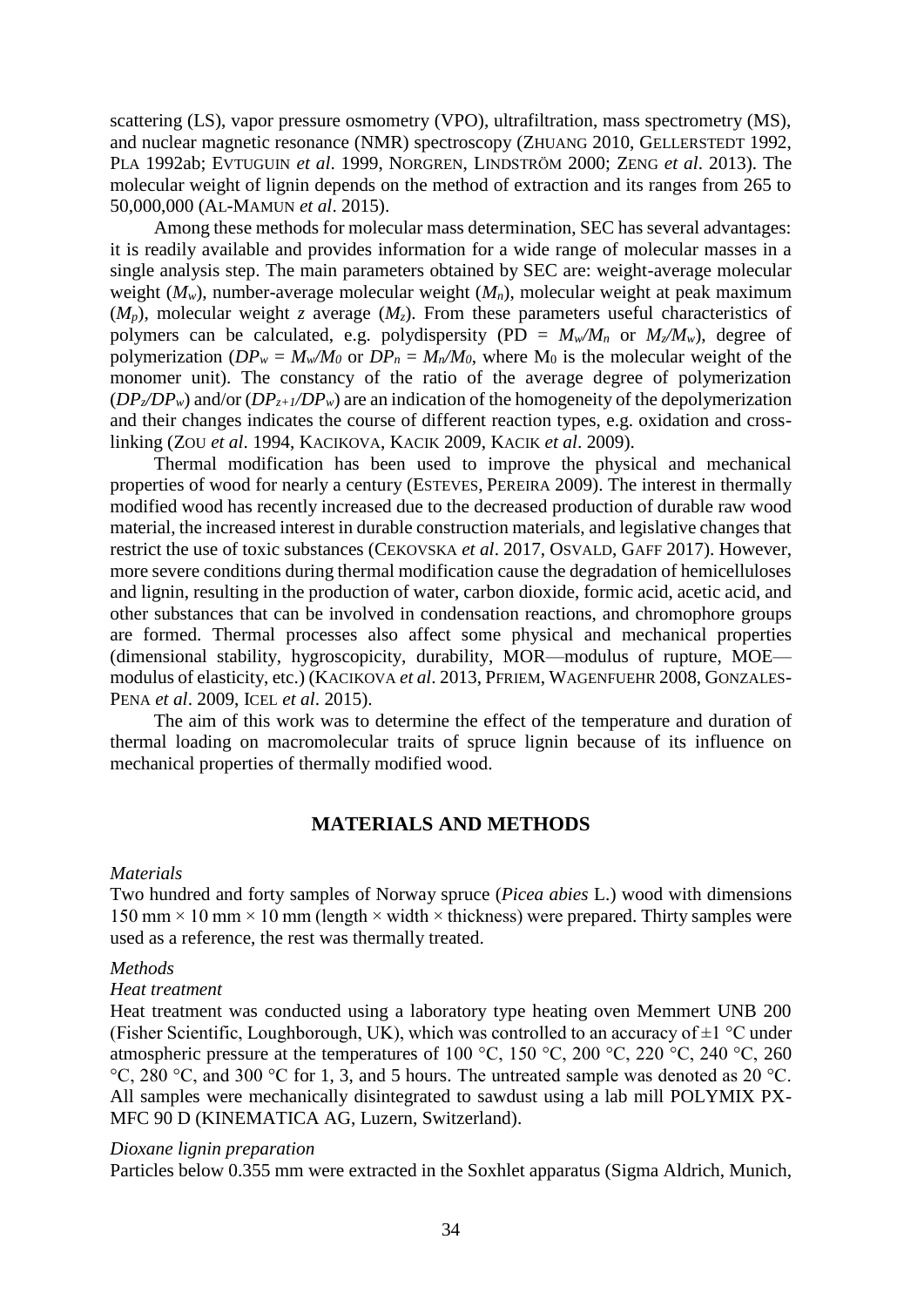Germany) with a mixture of ethanol and toluene according to the ASTM D1107-96 (2013). Dioxane lignin was isolated from 10 g of each sample in 200 mL of a dioxane-water (9:1) mixture for 5 h at 80 °C (KACIKOVA *et al*. 2008).

### *Size exclusion chromatography (SEC)*

Size exclusion chromatography (SEC) of dioxane lignins was performed by a modified method (SURINA *et al*. 2015). Dioxane lignin samples were dissolved in dimethyformamide (DMF) (c = 5 mg/mL) and filtered through a Puradisc 25 NYL filter (Whatman International, Maidstone, UK) with a pore size of 0.45  $\mu$ m. The separation was performed at 35 °C with LiBr (0.005 M) in DMF at a flow rate of 1 mL/min on two POLAR-M columns (7.5 mm  $\times$ 300 mm) (Agilent, Santa Clara, CA, USA). A differential refractometer (RI) and diode array detector (DAD) at 280 nm were used as the detectors. Data was acquired with Chemstation software (Agilent) and analyzed with the Clarity GPC module (DataApex, Prague, Czech Republic). The system was calibrated with polystyrene standards from 500 to 98,900 g/mol (Tosoh, Tokyo, Japan). All SEC results represent the mean of two different samples. Each sample was run in duplicates.

### *Statistical analysis*

For all parameters, multiple comparisons were first subjected to an analysis of variance (ANOVA) and significant differences between mean values of control and treated samples were determined using Duncan's multiple range test at a p-value of 0.05.

## **RESULTS AND DISCUSSION**

### *Dioxane lignin yields*

The amount of lignin that can be extracted with dioxane depends to a large extent on the degree of its condensation (SOLAR, KACIK 1995, KACIK *et al*. 2007). The results of dioxane lignin yields (Tab. 1) show that, under mild conditions of thermal treatment, the yield of lignin from wood increased, and with increased severity of treatment rapidly decreased. The slight increase of dioxane lignin yields was observed at heat sterilization of pine wood in the temperatures up to 120 °C (KACIK *et al*. 2016). However, both degradation and condensation reactions occur in the lignin at higher temperature, resulting in changes in molecular weights as evidenced by the results of size exclusion chromatography (SEC) (Fig.  $1-6$ ).

| Temperature $(^{\circ}C)$ | Time of thermal treatment (h) |         |               |
|---------------------------|-------------------------------|---------|---------------|
|                           |                               |         |               |
| 20                        | 4.44                          |         |               |
| <b>100</b>                | 4.75                          | 3.67    | 3.53          |
| 150                       | 4.95                          | 4.13    | 4.27          |
| <b>200</b>                | 6.17                          | 8.00    | 9.11          |
| 220                       | 8.09                          | 9.38    | 8.34          |
| 240                       | 7.32                          | 6.83    | 8.01          |
| 260                       | 4.49                          | 4.06    | 3.47          |
| 280                       | 3.06                          | 1.84    | 1.60          |
| 300                       | 0.71                          | $_{-*}$ | $\rightarrow$ |

**Tab. 1 Dioxane lignin yields from untreated and thermally treated wood (% odw).**

\*Under the given conditions, the samples started to burn and the lignin was not isolated.

*Molecular weights changes*Changes in molecular weight and molecular weight distribution of lignin (Fig.  $1-3$ ) can provide important insights into fragmentation and cross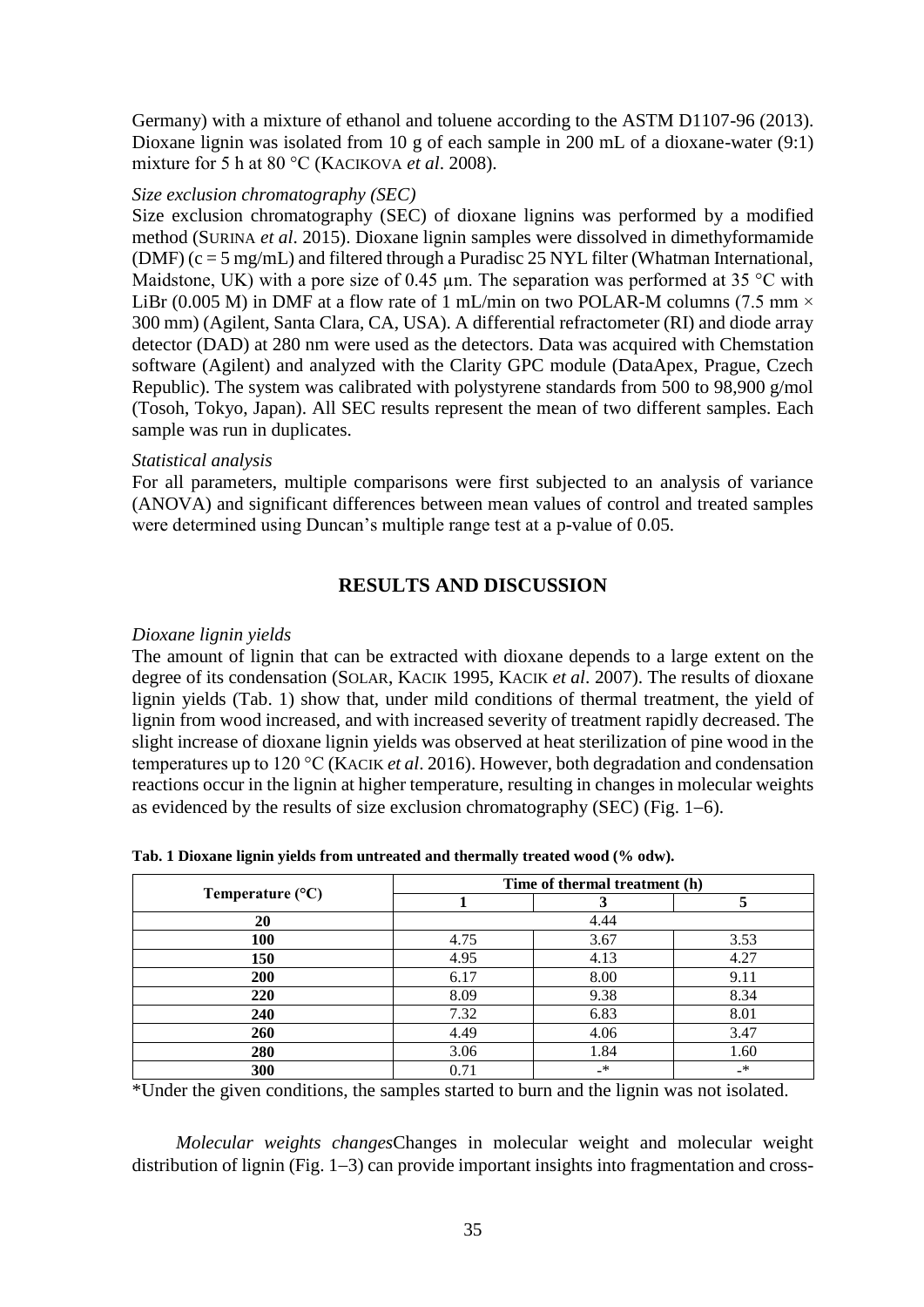linking reactions during thermal treatment. The weight-average molecular weight  $(M_w)$  of the untreated lignin was  $6,581$  g/mol. After thermal treatment,  $M_w$  increased as higher temperature was applied, with the highest value at the temperature of 200 °C ( $M_w = 9.569$ ) g/mol), then decreased to  $M_w = 3,132$  g/mol at 260 °C and 5 hours of modification. Similarly, ZHANG *et al*. (2017) found out that cross-linking reactions in poplar lignin were predominant during the hot-pressing process as the molecular weight of lignin increased at elevated temperature up to 180 °C. Generally, the cleavage of linkages, such as  $\beta$ -O-4' linkages, can result in a decrease of the molecular weight of lignin; on the other hand, condensation reactions usually lead to an increase in the molecular size (FARAVELLI *et al*. 2010, ZHANG *et al*. 2017).

Depolymerization and condensation reactions of lignin during heat treatment, the average molecular weights ( $M_w$ ,  $M_n$ ,  $M_z$ , and  $M_p$ ) and polydispersity index (PD =  $M_w/M_n$ ) were investigated by SEC. The changes in the yields and macromolecular characteristics of the spruce dioxane lignin during heat treatment were significant. From molecular weight distribution (MWD) curves and from statistical results is evident the shift of weight-average molecular weight  $(M_w)$ , molecular weight at peak maximum  $(M_p)$ , and molecular weight *z* average ( $M_z$ ) to higher values at the temperatures of 200–240 °C for all duration of treatment. These results indicate cleavage of bonds in lignin and repolymerization reactions resulting in an increase in molecular size and a more heterogeneous lignin structure. Similar effect was observed at steam explosion of aspen wood in the interval of 185–220 °C (LI *et al.*) 2007). These findings confirmed that depolymerization, side chain cleavage, recondensation, and carbonization occur during exposure to heat (KACIKOVA *et al*. 2008, KIM *et al*. 2014, SHEN *et al*. 2010).



**Fig. 1 Influence of 1-hour thermal treatment on molecular weights lignin distribution.**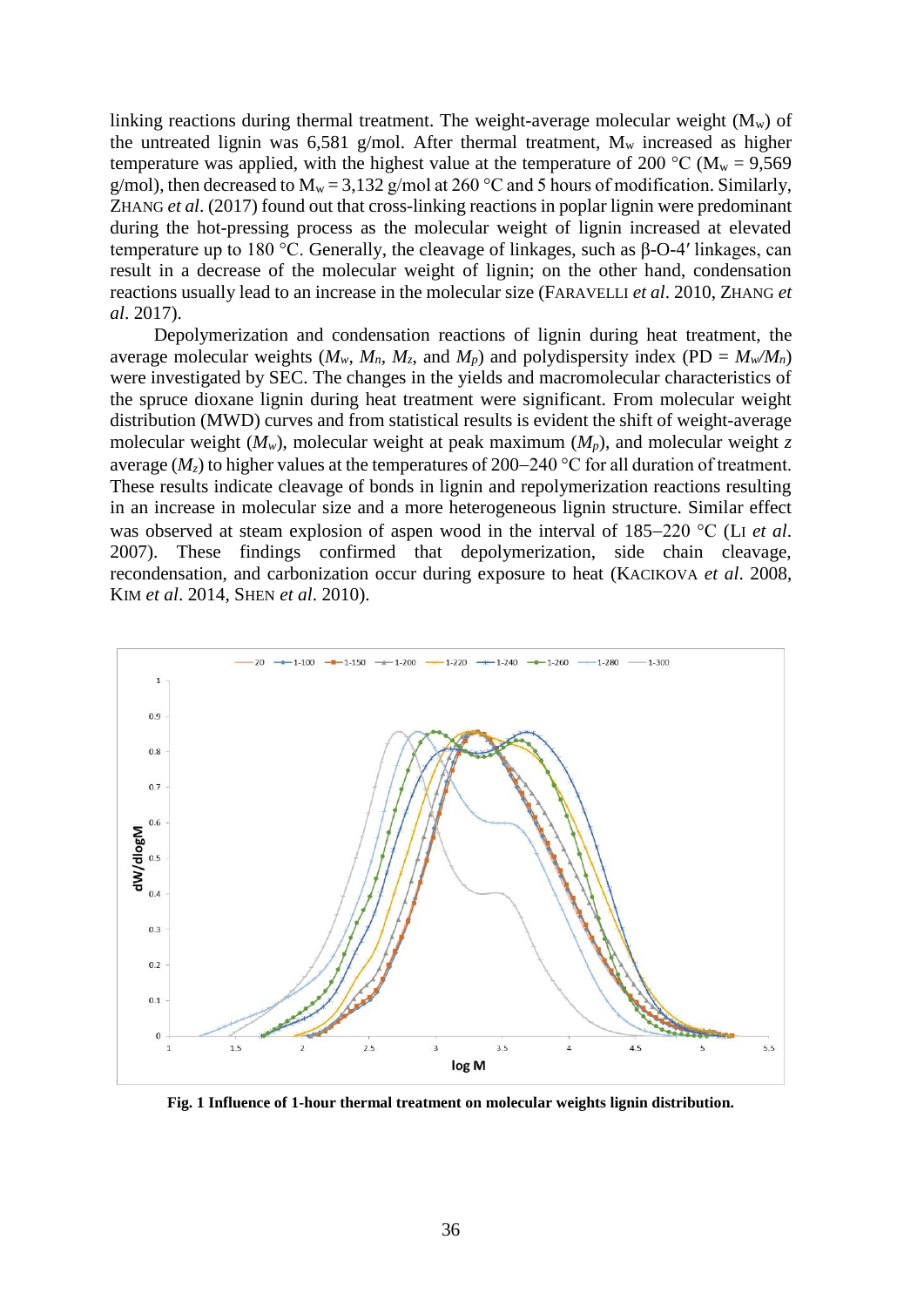

**Fig. 2 Influence of 3-hour thermal treatment on molecular weights lignin distribution.**



**Fig. 3 Influence of 5-hour thermal treatment on molecular weights lignin distribution.**

#### *Statistical analysis*

Significant (p<0.05) changes in chemical composition of wood samples were observed at all treatment conditions (Fig.  $4-7$ ). Significant influence on changes of dioxane lignin macromolecular characteristics have both temperature and treatment duration, and their mutual effect.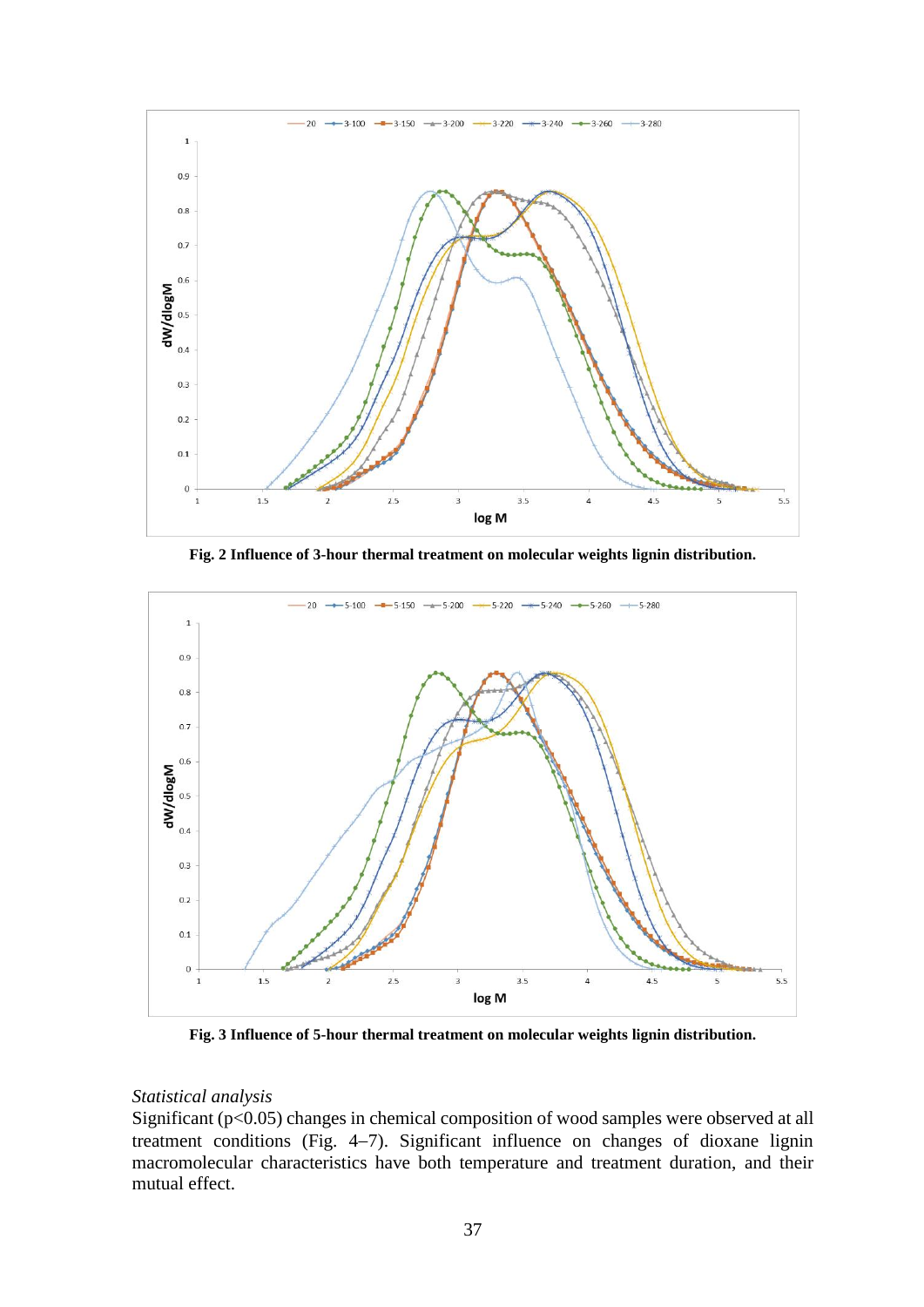

**Fig. 4 Influence of temperature on lignin molecular weight at peak maximum (***Mp***) with 95% confidence intervals.**



**Fig. 5 Influence of temperature on lignin weight-average molecular weight (***Mw***) with 95% confidence intervals.**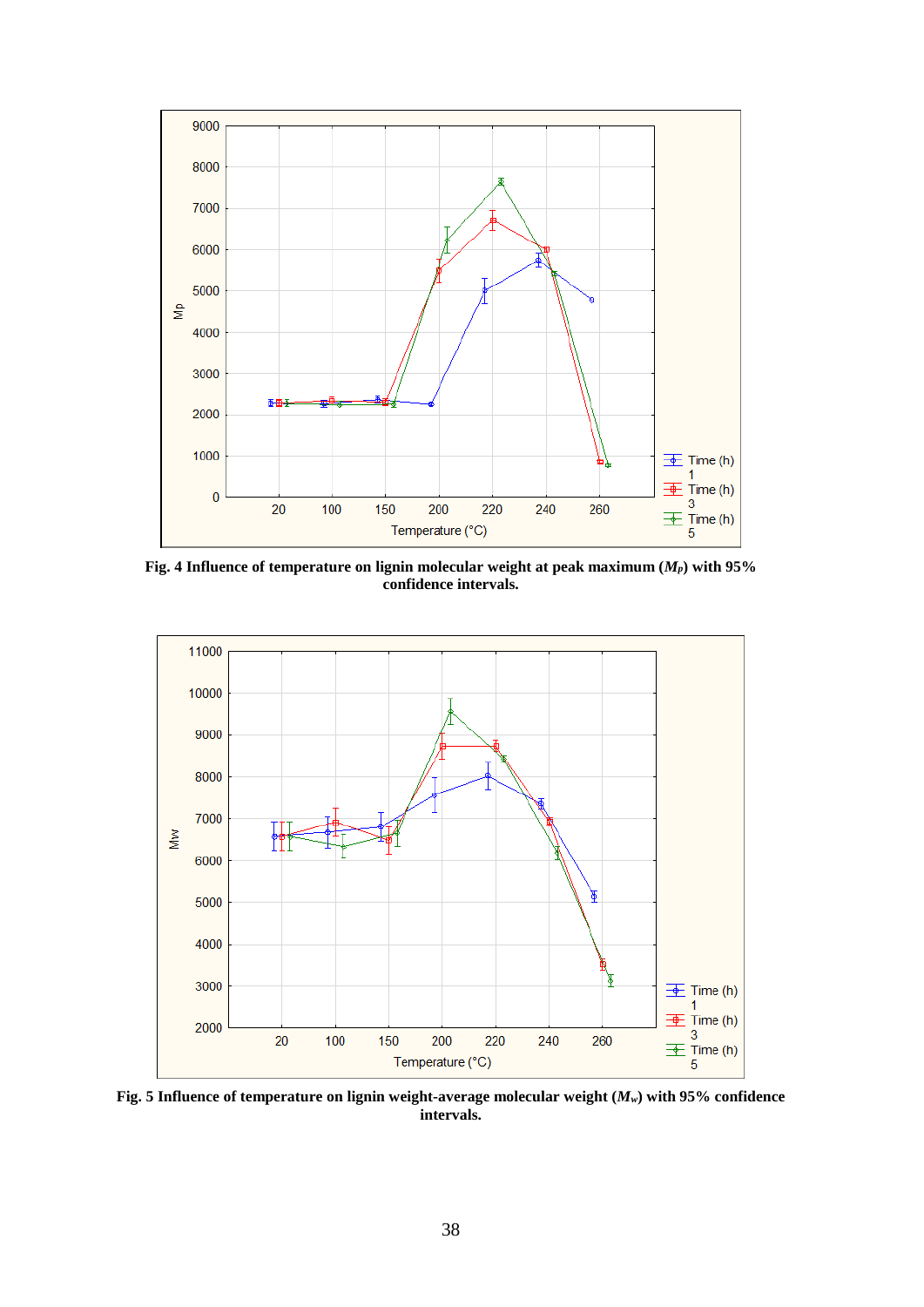

**Fig. 6 Influence of temperature on lignin molecular weight** *z* **average (***Mz***) with 95% confidence intervals.**



**Fig. 7 Influence of temperature on lignin polydispersity index (PD) with 95% confidence intervals.**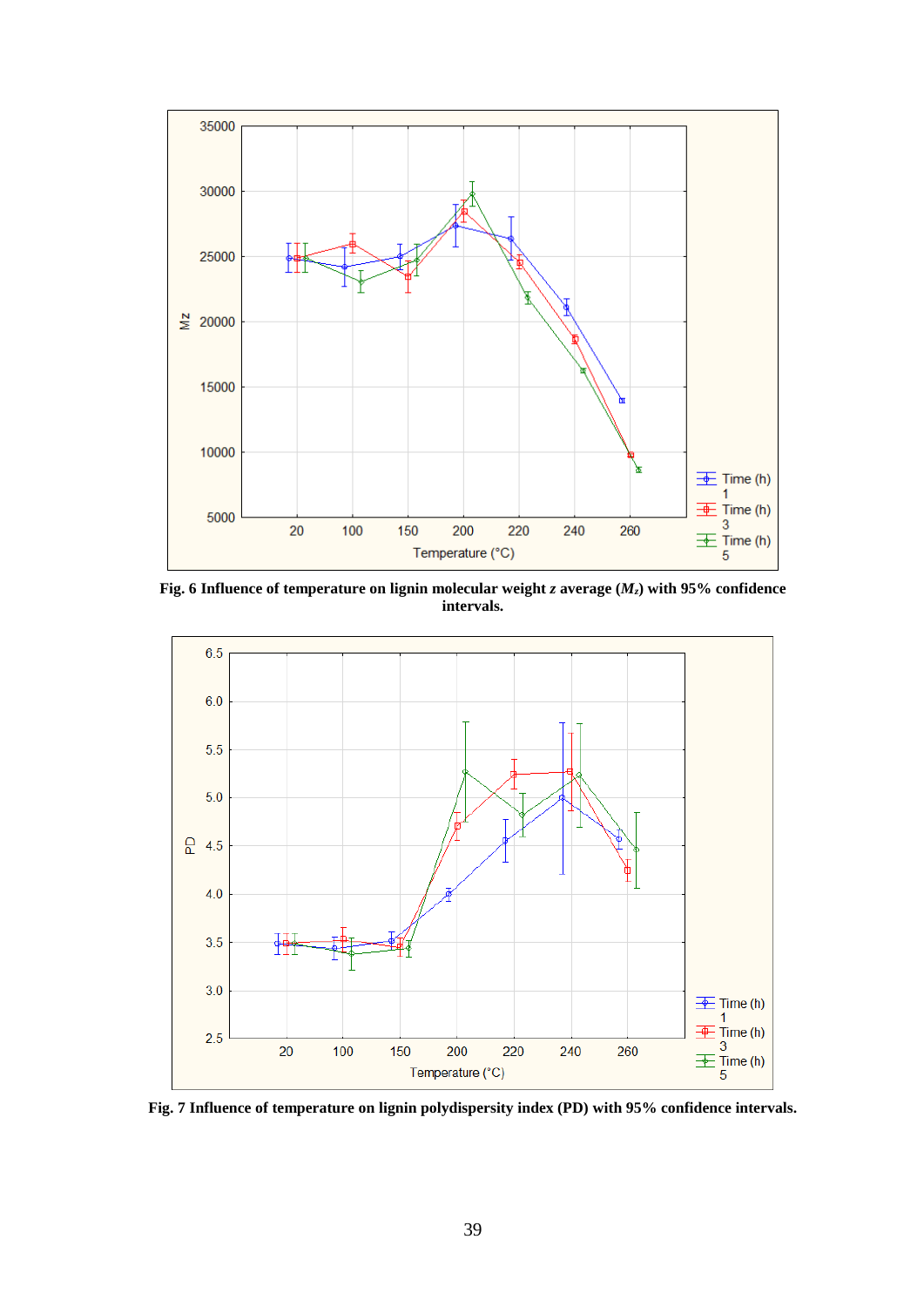#### **CONCLUSIONS**

In this study, dioxane lignin from spruce wood thermally treated at various temperatures (100, 150, 200, 220, 240, 260, 280, and 300 °C) and duration (1, 3, and 5 hours) was analyzed by size exclusion chromatography.

Lignin is thermally stable to the temperature of 150 °C. With increasing temperature and duration of treatment, the degradation and condensation reactions take place in lignin. Condensation reactions predominate at the temperatures up to 240 °C, and the molecular weights increase in lignin extracted via dioxane. At the temperatures over 240 °C, the decomposition of high molecular fractions of isolated lignin takes place. Under mild conditions of thermal treatment, the extraction of lignin from wood increased, and with increased severity of treatment, it rapidly decreased.

#### **REFERENCES**

AL-MAMUN *et al.* 2015. Lignin Reinforcement in Bioplastic Composites. 2015. 153-165 p. ISBN 9780323355650.

ASTM D1107-96, Standard test method for ethanol-toluene solubility of wood. In West Conshohocken, USA, 2013.

BAUMBERGER, S. A. *et al*. 2007. Molar mass determination of lignins by size-exclusion chromatography: towards standardisation of the method. In Holzforschung,  $2007, 61(4)$ : 459–468.

CEKOVSKA, H. *et al*. 2017. Fire Resistance of Thermally Modified Spruce Wood. In Bioresources, 2017, 12(1): 947-959.

DOS SANTOS, P. S. B. *et al*. 2014. Characterisation of Kraft lignin separated by gradient acid precipitation. In Industrial Crops and Products, Apr 2014, 55, 149–154.

ESTEVES, B. M., PEREIRA, H. M. 2009. Wood modification by heat treatment: Review. In Bioresources, Feb 2009,  $4(1)$ : 370–404.

EVTUGUIN, D. V. *et al*. 1999. Electrospray ionization mass spectrometry as a tool for lignins molecular weight and structural characterisation. In Holzforschung, 1999, 53: 525–528.

FARAVELLI, T.; FRASSOLDATI, A.; MIGLIAVACCA, G.; RANZI, E. 2010. Detailed kinetic modeling of the thermal degradation of lignins. In Biomass Bioenergy 2010, 34(3): 290−301.

FENGEL, D., WEGENER, G. 2003. Wood: Chemistry, Ultrastructure, Reactions, Remagen : Kessel Verlag, 2003.

GELLERSTEDT, G. 1992. Gel permeation chromatography. In Methods in Lignin Chemistry, Lin, SY, Dence, CW, Eds., Berlin : Springer-Verlag, 1992, 487–497.

GONZALEZ-PENA, M. M., CURLING, S. F., HALE, M. D. C. 2009. On the effect of heat on the chemical composition and dimensions of thermally-modified wood. In Polymer Degradation and Stability, 2009, 94(12): 2184–2193. DOI: 10.1016/j.polymdegradstab.2009.09.003.

ICEL, B. *et al*. 2015. Effects of industrial heat treatment on the properties of spruce and pine woods. In Bioresources, 2015, 10(3): 51595173. DOI: 10.15376/biores.10.3.5159-5173.

JABLONSKY, M. *et al*. 2016. Products of nitrobenzene oxidation from non-wood lignin isolated by sulphuric acid. In Cellulose Chemistry and Technology, Jul-Aug  $2016$ ,  $50(7-8)$ : 731-735.

KACIK, F., BUBENIKOVA, T., KACIKOVA, D. 2007. Alterations of lignin structure at thermal loading of spruce wood. In Acta Facultatis Xylologiae Zvolen, 2007, (1): 35–43. ISSN 1336−3824. KACIK, F., DURKOVIC, J., KACIKOVA, D. 2014. Structural characterization of lignin by syringyl to guaiacyl ratio and molecular mass determination. In Lignin: structural analysis, applications in biomaterials and ecological significance (Lu, F., Ed.). Hauppauge, NY: Nova Science Publishers, 2014, 67-89. ISBN 978-1-63117-452-0.

KACIK, F. *et al*. 2009. Cellulose degradation in newsprint paper ageing. In Polym. Degrad. Stabil., 2009, 94: 1509–1514.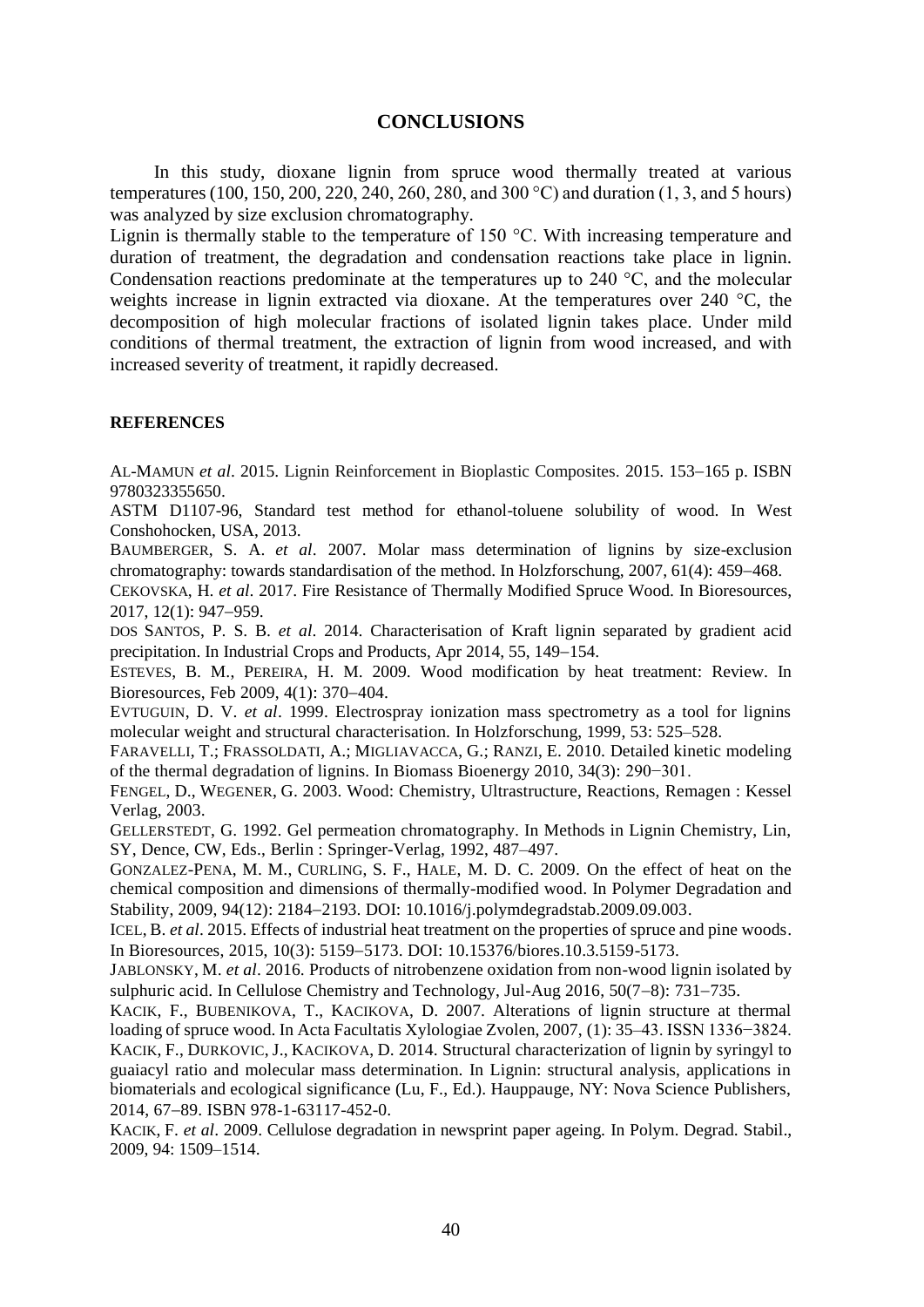KACIK, F. *et al*. 2016. Chemical Alterations of Pine Wood Lignin during Heat Sterilization. In Bioresources, May 2016, 11(2): 3442-3452.

KACIKOVA, D. *et al*. 2013. Effects of thermal treatment on chemical, mechanical and colour traits. In. Norway spruce wood. In Bioresource technology, 2013 Sep, 144: 669–674.

KACIKOVA, D. *et al*. 2008. Influence of fire on spruce wood lignin changes. In Wood Research, 2008,  $53(4): 95-103.$ 

KACIKOVA, D., KACIK, F. 2009. Influence of thermal loading at spruce wood lignin alteration. In Acta Facultatis Xylologiae Zyolen, 2009, (2): 71–78. ISSN 1336-3824.

KIM, J. Y. *et al*. 2014. Investigation of structural modification and thermal characteristics of lignin after heat treatment. In International Journal of Biological Macromolecules, May 2014, 66: 57–65.

LI, J. B., HENRIKSSON, G., GELLERSTEDT, G. 2007. Lignin depolymerization/repolymerization and its critical role for delignification of aspen wood by steam explosion. In Bioresource Technology, Nov 2007, 98(16): 3061-3068.

NORGREN, M., LINDSTRÖM, B. 2000. Physico-chemical characterization of a fractionated kraft lignin. In Holzforschung, 2000, 54: 528–534.

OSVALD, A., GAFF, M. 2017. Effect of thermal modification on flameless combustion of spruce wood. In Wood Research, 2017, 62(4): 565–574.

Pepper, J. M., Baylis, P. E. T., Adler, E. 1959. The isolation and properties of lignins obtained by the acidolysis of spruce and aspen woods in dioxane-water medium.Can. J. Chem. 1959, 37, 1241-1248. PFRIEM, A., WAGENFUEHR, A. 2008. Humidity dependency of the modulus of elasticity of thermaly modified and native spruce *(Picea abies (L.)* Karst.). In Holz Als Roh-Und Werkstoff, 66(1): 77–79. DOI: 10.1007/s00107-007-0197-1

PLA, F. 1992a. Light scattering. In Methods in Lignin Chemistry, Lin, SY, Dence, CW, Eds., Berlin : Springer-Verlag, 1992, 498–507.

PLA, F. 1992b. Vapor pressure osmometry. In Methods in Lignin Chemistry, Lin, SY, Dence, CW, Eds., Berlin : Springer-Verlag, 1992, 509–517.

SHEN, D. K. *et al*. 2010. The pyrolytic degradation of wood-derived lignin from pulping process. In Bioresource Technology, Aug  $2010$ ,  $101(15)$ : 6136–6146.

SOLAR, R., KACIK, F. 1995. A study of spruce wood lignin alterations during treatment in dioxanewater-HCl solvent. In Cellulose Chemistry and Technology, Mar-Apr 1995, 29(2): 123–133.

SURINA, I. *et al*. 2015. Characterization of non-wood lignin precipitated with sulphuric acid of various concentrations. In Bioresources,  $2015$ ,  $10(1)$ :  $1408-1423$ .

ZENG, J. *et al*. 2013. Degradation of native wheat straw lignin by *Streptomyces viridosporus* T7A. In International Journal of Environmental Science and Technology, Jan  $2013$ ,  $10(1)$ :  $165-174$ .

ZHANG, Y., WU, J. Q., LI, H., YUAN, T. Q., WANG, Y. Y., & SUN, R. C. 2017. Heat Treatment of Industrial Alkaline Lignin and its Potential Application as an Adhesive for Green Wood–Lignin Composites. In ACS Sustainable Chemistry & Engineering,  $5(8)$ : 7269–7277.

DOI: 10.1021/acssuschemeng.7b01485

ZHUANG, W. 2010. Lignins and derivatives: GPC/SEC analysis. In Encyclopedia of Chromatography, 3rd ed., Cazes, J, Ed., CRC Press: Boca Raton, FL, 2010, 1359–1368.

ZOU, X. *et al*. 1994. Accelerated aging of papers of pure cellulose: mechanism of cellulose degradation and paper embrittlement. In Polym. Degrad. Stab., 1994, 43: 393–402.

#### **ACKNOWLEDGMENTS**

This work was supported by the Slovak Research and Development Agency under the contract No. APVV-16-0326 (50%) and by the VEGA agency of the Ministry of Education, Science, Research and Sport of the Slovak Republic No. 1/0387/18 (50%).